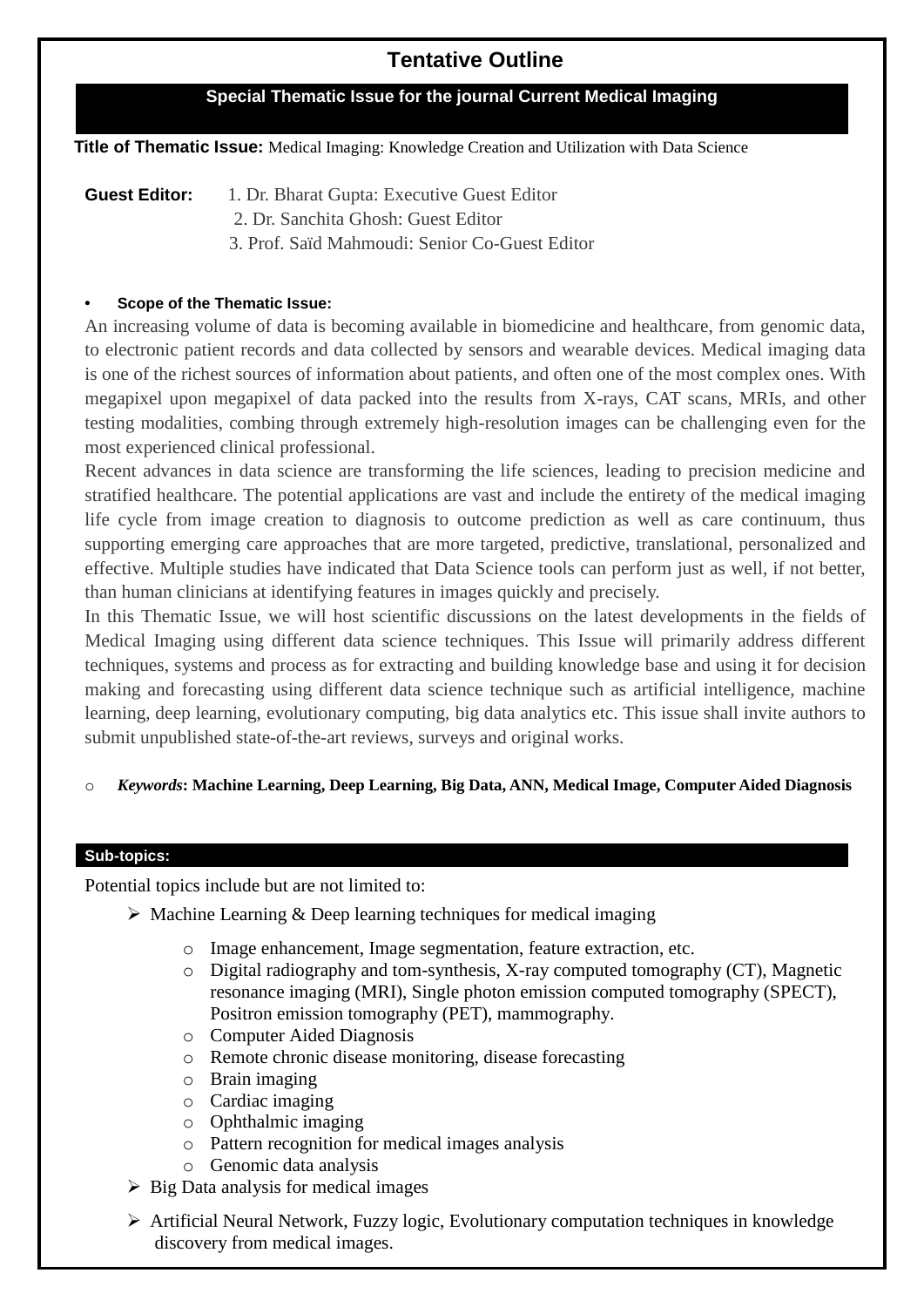$\triangleright$  Medical imaging Expert Systems

#### **Tentative titles of the articles and list of contributors:**

- 1. Title: Ultrasound image registration between 2D echogram and 3D volume to track movement of liver blood vessel Authors: Kohji Masuda<sup>\*1</sup>, Taichi Shimizu<sup>1</sup>, Kosuke Watanabe<sup>1</sup>, and Yoshihiro Edamoto<sup>2</sup> **1,2,3:** Tokyo University of Agriculture & Technology, Tokyo, Japan **4**: Secomedic Hospital, Funabashi, Japan
- 2. Title: Deep learning models for breast cancer assessment in mammography: review and future tends

#### Authors: **Saïd MAHMOUDI\*1** and Xavier Lessage1

1: University of Mons, Faculty of Engineering, Computer Science Department. 20 Place du parc, Mons, B-7000, Belgium.

3. Title: Deep Learning Models for Coronary atherosclerosis detection in coronary CT angiography Authors: Laidi AMEL<sup>1</sup>, Mohammed AMMAR<sup>\*2</sup>, Daho Mostafa EL HABIB<sup>3</sup> and Saïd MAHMOUDI<sup>4</sup>

1,2: Faculty of Engineering, LIMOSE Laboratory, University M'Hamed Bougara, Boumerdes, Algeria.

3: Faculty of Technology, Biomedical Engineering Laboratory Abou Bekr Belkaid University Tlemcen, Algeria.

4: University of Mons, Faculty of Engineering, Computer Science Department. 20 Place du parc, Mons, B-7000, Belgium.

- 4. Title: Application of Robotics in Medical and Healthcare Authors: **Anisha Haldar Roy<sup>1</sup>** , Sanchita Ghosh\*<sup>2</sup> 1: Institute of Radio Physics and Electronics, University of Calcutta 2: Dept of IT, Institute of Engineering and Management, Kolkata, India
- 5. Title: Classification of Histopathological Breast cancer images using Deep Learning Authors: **M H Kolekar\*1,** Rishabh Kumar1 1,2: Dept. of Electric Engineering, India Institute of Technology Patna, Patna, India.

\*Corresponding author (in bold)

#### **Schedule:**

Manuscript submission deadline: 30th November, 2021 Peer Review Due: 15th January, 2022 Revision Due:  $15<sup>th</sup>$  February, 2022 Announcement of acceptance by the Guest Editors: -1<sup>st</sup> March 2022 Final manuscripts due: 30th March 2022

#### **Contacts:**

Guest Editor Name: **Dr. Bharat Gupta (**Executive Guest Editor**)** Affiliation: National Institute of Technology Patna, India Email: [bharat@nitp.ac.in](mailto:bharat@nitp.ac.in)